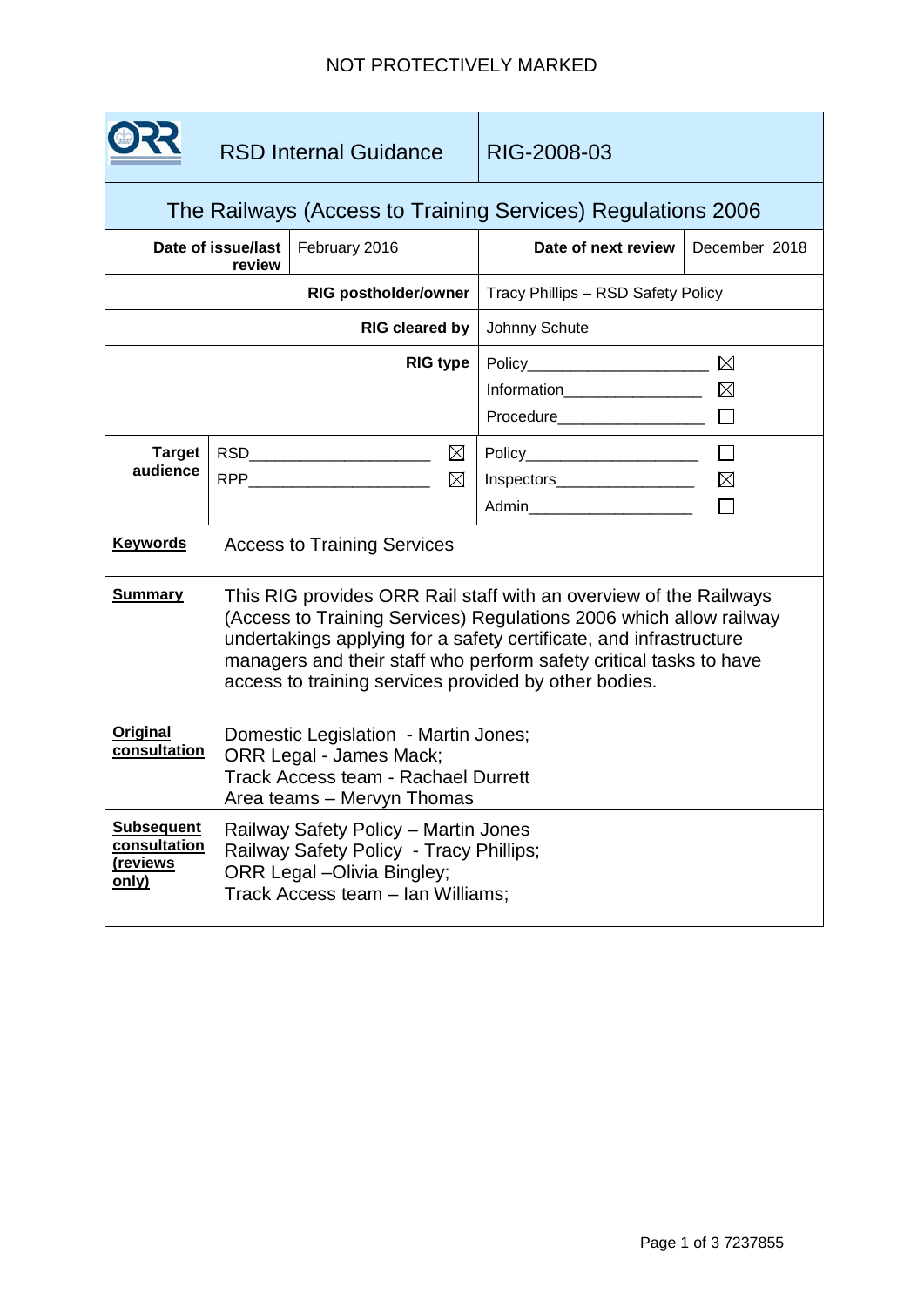| <b>Detail</b> | <b>INTRODUCTION</b>                                                                                                                                                                                                                                                                                                                                                                                                                                                                                                                                                                                                                                                                                                                        |  |  |  |
|---------------|--------------------------------------------------------------------------------------------------------------------------------------------------------------------------------------------------------------------------------------------------------------------------------------------------------------------------------------------------------------------------------------------------------------------------------------------------------------------------------------------------------------------------------------------------------------------------------------------------------------------------------------------------------------------------------------------------------------------------------------------|--|--|--|
|               | 1. The Railways (Access to Training Services) Regulations 2006<br>(http://www.legislation.gov.uk/uksi/2006/598/contents/made)<br>implement Article 13 of the EU Railway Safety Directive<br>(2004/49/EC), and came into force on 10 April 2006. These<br>Regulations confer on railway undertakings (RUs) applying for a<br>safety certificate, and infrastructure managers (IMs) and their staff<br>who perform safety critical tasks, a right of access to training services<br>provided by other bodies. The scope of the regulations is given in<br>regulation 3. They do not apply to railways which are regarded as<br>non-mainline under the Railways and Other Guided Transport<br>Systems (Safety) Regulations 2006 (as amended). |  |  |  |
|               | <b>OBJECTIVE</b>                                                                                                                                                                                                                                                                                                                                                                                                                                                                                                                                                                                                                                                                                                                           |  |  |  |
|               | 2. The objectives of the Railways (Access to Training Services)<br>Regulations are to allow:                                                                                                                                                                                                                                                                                                                                                                                                                                                                                                                                                                                                                                               |  |  |  |
|               | (i) RUs applying for a safety certificate with a fair and non-<br>discriminatory access to training facilities for train drivers and staff<br>accompanying the train, whenever such training is necessary to fulfil<br>the requirements to obtain a safety certificate.                                                                                                                                                                                                                                                                                                                                                                                                                                                                    |  |  |  |
|               | (ii) IMs and their staff performing vital safety tasks, with fair and non-<br>discriminatory access to training facilities. The definition of<br>'infrastructure manager' used in the Safety Directive, which is adopted<br>in these regulations, ensures that the rights of access also apply to<br>the staff of contractors who undertake safety critical tasks on behalf of<br>Network Rail.                                                                                                                                                                                                                                                                                                                                            |  |  |  |
|               | 3. Where the services are provided by only one RU or IM, they must<br>make those services available to others at a reasonable and non-<br>discriminatory price.                                                                                                                                                                                                                                                                                                                                                                                                                                                                                                                                                                            |  |  |  |
|               | <b>TRAINING SERVICES</b>                                                                                                                                                                                                                                                                                                                                                                                                                                                                                                                                                                                                                                                                                                                   |  |  |  |
|               | 4. The training services offered must include:<br>• necessary route knowledge;<br>• operating rules and procedures;<br>• the signalling and control command system; and<br>• emergency procedures,<br>in respect of the routes operated.                                                                                                                                                                                                                                                                                                                                                                                                                                                                                                   |  |  |  |
|               | 5. Relevant experience gained with another employer must be taken<br>into account by RUs recruiting train drivers, on-board staff or staff<br>performing safety critical tasks. Employees must be granted access to<br>all relevant documents referring to their training, qualifications or                                                                                                                                                                                                                                                                                                                                                                                                                                               |  |  |  |